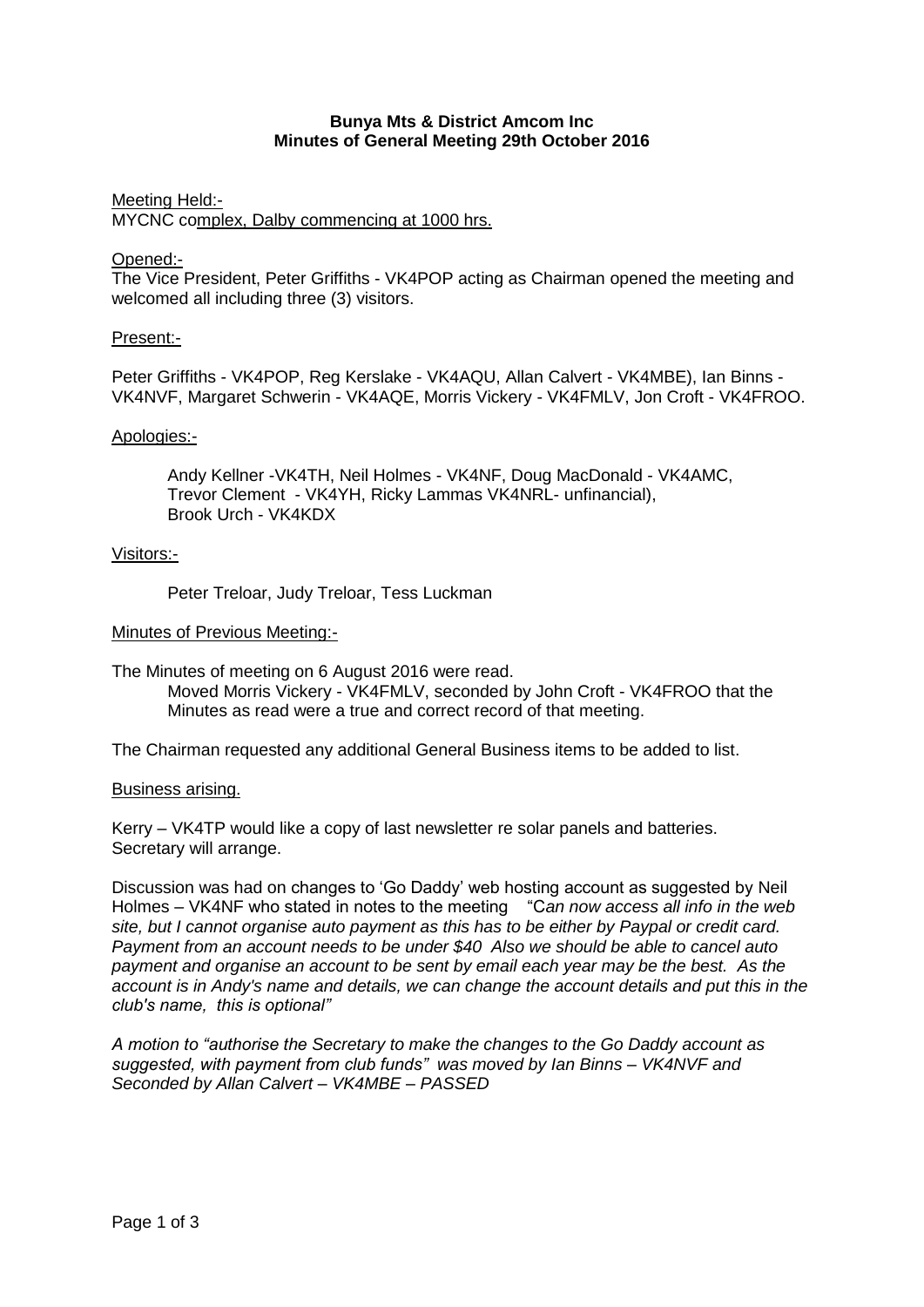# Correspondence Inwards:-

Bank statements, newsletters, various emails, 5 WIA foundation license manuals, QSL cards, Repeater license renewal notification and licence renewal invoice. Emails:- June Sims Request for members call signs, to send QSL cards.- response from some members re meetings, license course, fundraising etc John's Kirks last email re doing two weekends and info from 'GoDaddy' re web hosting.

Moved Morris Vickery – VK4FMLV, that Inwards correspondence be accepted. Seconded by Margaret Schwerin – VK4AOE PASSED

#### Outwards Correspondence:-

Office of fair trading annual returns. Order and cheque to WIA for books. Various emails to club members re meetings fundraising and license course info, emails to June Sims with current list of members for QSL Cards, 'News in Brief' Spring issue.

Moved Morris Vickery – VK4FMLV, that Outwards correspondence be accepted. Seconded by Margaret Schwerin – VK4AOE PASSED

#### Treasurer's report.

Allan Calvert – VK4MBE in absence of Neil Holmes read report and Financial Statement provided by Neil – VK4NF as included with these Minutes. Accounts are to hand for payment of \$156 for repeater licences, and \$131.88 for 'GoDaddy' web hosting fee.

Moved Allan Calvert – VK4MBE, that report be accepted and accounts for payment be paid. Seconded by Margaret Schwerin – VK4AOE PASSED

It was moved by Ian Binns – VK4NVF that \$1,200 be paid off the VHF duplexer (see assets register) and seconded by Margaret Schwerin – VK4AOE PASSED

To hand are repeater licenses \$156.00 and, Go Daddy web hosting fee \$131.88

#### President's Report:-

Peter Griffiths – VK4POP as Chairman and Vice President and on behalf of our President, Reg Kerslake - VK4AQU, passed on his thanks for everyone for their attendance at the meeting. At this time he stated that there was nothing further to report.

#### Repeater Report:-

Ian Binns – VK4NVF presented a report discussing problems with intermittent dropouts and interference.

He also covered requests to Parks and Wildlife for approval to carry out painting of fascia boards.

Peter Griffiths – VK4POP advised that approval has now been received for painting of fascia boards also, whilst the club has put filters on our equipment to prevent problems we have encountered, Emergency Services have not done anything regards fitting filters on any of their equipment.

After further discussion a decision was made to again fit filters as a test to see if it makes any difference to the interference / dropout problems prior to further action.